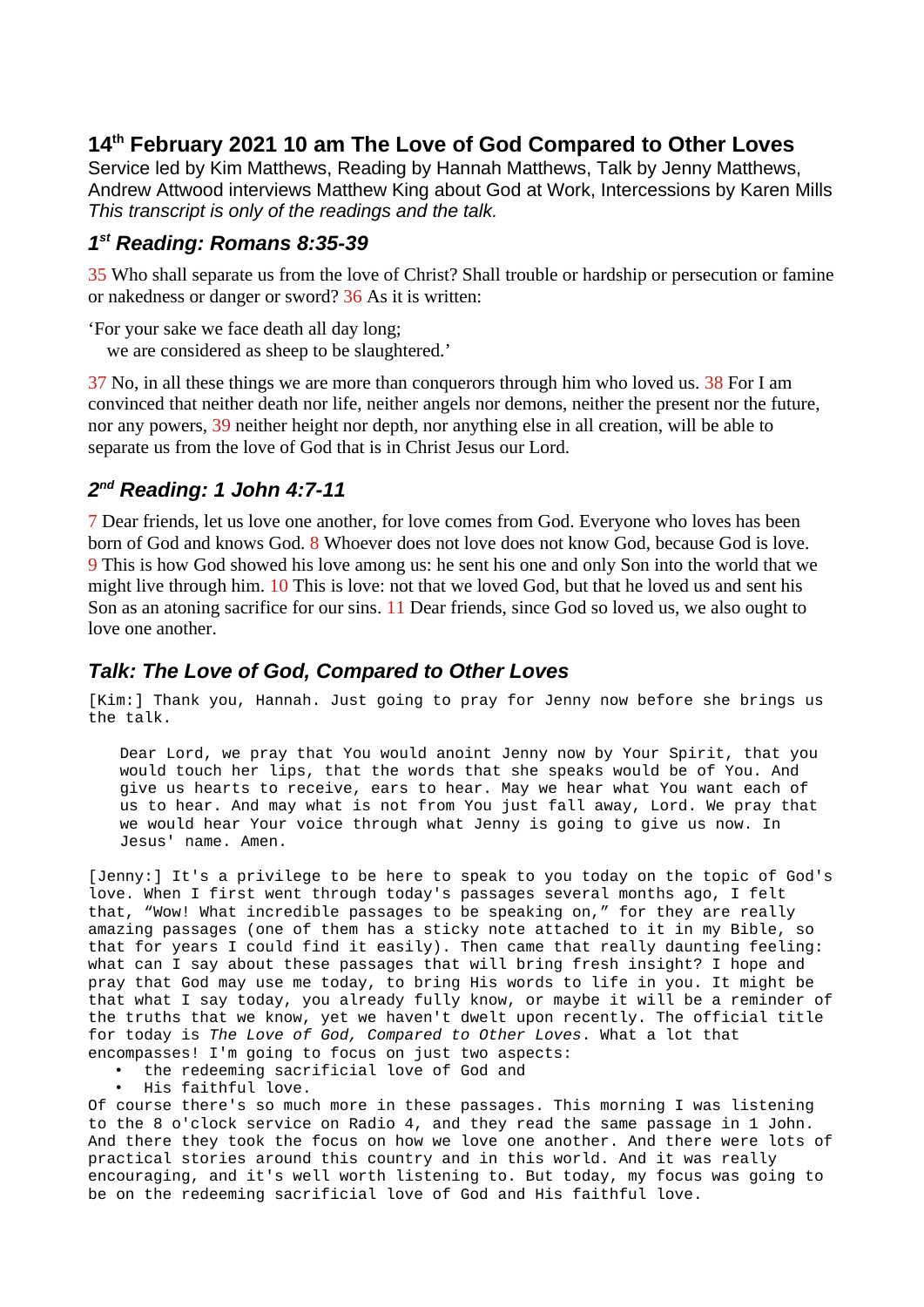Today being St. Valentine's Day, many people may be sending cards, giving chocolates or flowers, and telling someone how much they love them. We, as Christians, have the greatest love story that the world has ever known and will never know, for it is the greatest love story for all time, and it includes ordinary people, you and me. The greatest love story is that of our Father God and His beloved Son Jesus, through whom we are redeemed by His sacrificial love, that is His death on the Cross, and His Resurrection.

May I have the first slide, please. When children are small, the phrase, "I do it myself," is frequently heard as they try to learn and do things all by themselves. It's an important part of growing, learning to feed and dress ourselves. Learning to do these things can be a messy process, and we have to learn to say, "Please help me." We cannot do it all by ourselves. We need help. "Every day I try my best but somehow I end up in a mess," is the message that's on that bib, and it's true for us adults too. Even as an adult, we may feel that we are stubbornly independent, and can manage everything in our own strength, as the world around us tells us, and yet we have problems.

May I have the second slide, please. The next slide is an arbour that Bethany and I started to build one weekend at the bottom of our garden. We did this when Kimberley and Hannah were away. We managed to transport all the pieces in the car from the garden centre to home, something that only worked because there were just the two of us in the car, allowing space for the big box to fit in. We started to work together, holding pieces together as we followed instructions and began the assembly, and it definitely needed two people. Then came a problem, when we both physically lacked the strength to get a screw fully into the correct hole. It was almost in, but it just would not budge that final few millimetres. However much



Bethany or I tried, we could not do it. When Kimberley came home, and we asked him to help, it was easy peasy for him - really frustrating for us, but easy for him. And within a minute the problem screw was fully in place.

So you might be thinking, "Why am I telling you this story about our DIY efforts?" I wanted to illustrate that however independent we think we are, we are in need of a saviour. The Bible tells us that we are all sinners. In Proverbs 20, it says,

9 Who can say, 'I have kept my heart pure; I am clean and without sin'? Romans chapter 3:

23 for all have sinned and fall short of the glory of God,

[Also] in Romans chapter 3:

11 … 'There is no one righteous, not even one'

In 1 John chapter 1,

8 If we claim to be without sin, we deceive ourselves and the truth is not in us.

In Romans 6,

23 For the wages of sin is death...

Is there any hope for any of us? We are all sinners, and we are all condemned. Romans 6 verse 23 goes on further:

For the wages of sin is death, but the gift of God is eternal life in Christ Jesus our Lord.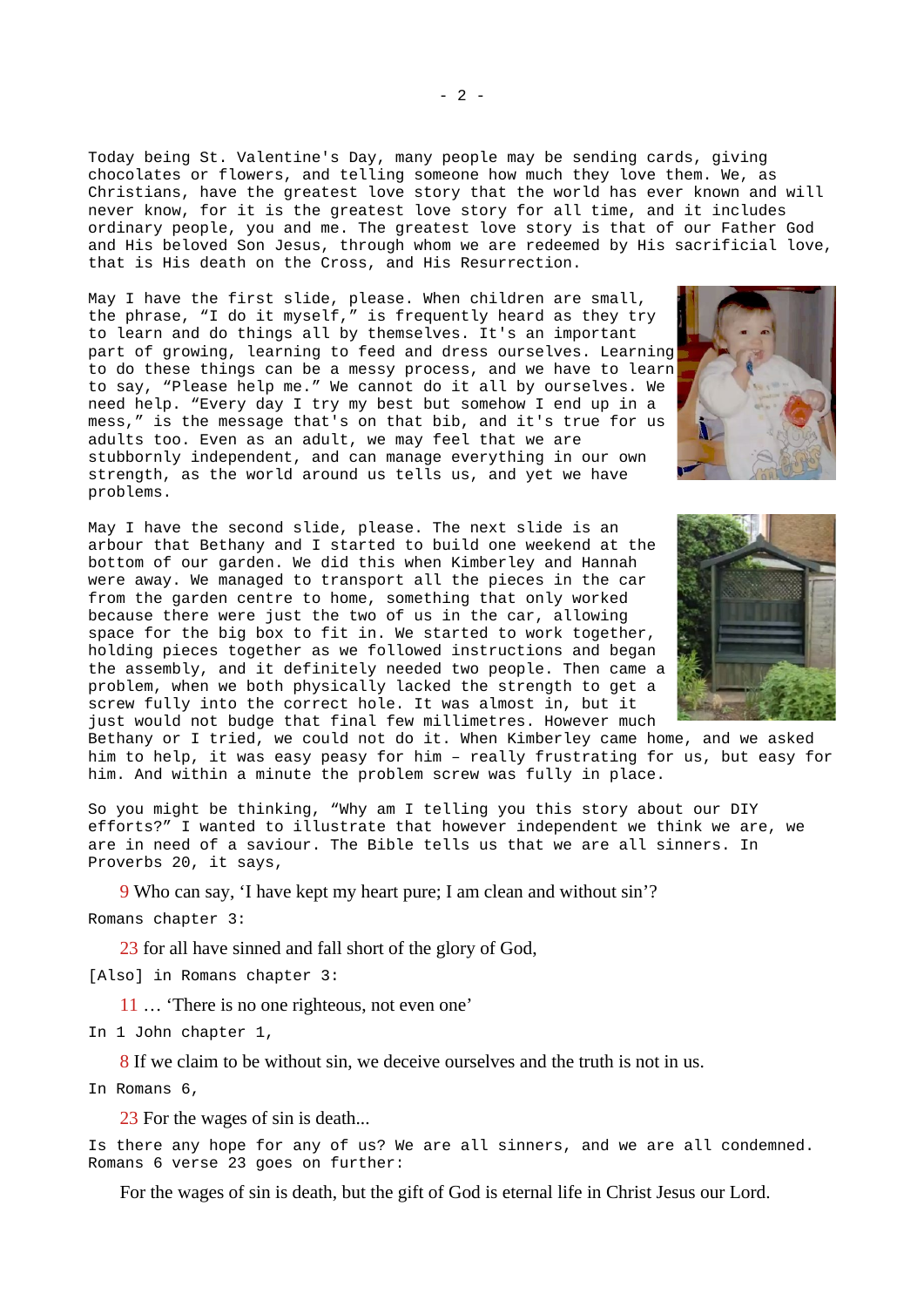There is a way out, through God's gift to us in Jesus.

Sin has been there from the very beginning. In Genesis chapter 3 in the Garden of Eden, Adam and Eve are tempted by the serpent, and eat fruit from the forbidden tree. Their eyes are opened to their nakedness, and they try to hide from God, By their disobedience to God, they became ashamed and wanted to hide from God. The relationship they'd had with God had become broken and tarnished. Both Adam and Eve were banished from the Garden of Eden, and yet God still provided for them, in a different way. Verse 21 says,

The LORD God made garments of skin for Adam and his wife and clothed them.

The skin used for making garments came from the sacrifice of an animal. One life is given up, so that another may have life.

The Old Testament is full of stories of how God's people sin and need redemption. All of the heroes, from Abraham to David, from Joseph to Moses, made mistakes, and were failures in different ways. The Bible makes no secret of where they go wrong. Yet they turn to God in repentance, to seek forgiveness. They understand their need for being forgiven and saved.

The Psalms are full of honesty about life, admitting deep down real needs, the need of a saviour, for redemption, the rescuer, the Messiah. Psalm 44 says<sup>[1](#page-2-0)</sup>,

26 Rise up and help us; REDEEM US because of your UNFAILING LOVE.

Psalm 130 says,

- 7 Israel, put your hope in the LORD, for with the LORD is UNFAILING LOVE and with him is FULL REDEMPTION.
- 8 He himself will REDEEM Israel from all their sins.

Isaiah chapter 43 verse 1 begins[2](#page-2-1),

... Fear not, for I have REDEEMED you; I have called you by name; you are mine.

In the Old Testament, we read how the Israelites looked forward to the coming of Messiah who would rescue them, redeem them. There are hundreds of Old Testament prophecies which Jesus fulfils: prophecies of Jesus's birth, His life and ministry, and His death. I recommend reading through Psalm 22, which prophesies Jesus' death. When Jesus was crucified, He cried out<sup>[3](#page-2-2)</sup>,

46 … 'My God, my God, why have you forsaken me?'

That is the starting verse of Psalm 22. Back at the start of Advent, Val Whiteman spoke to us so clearly and explained about typology, stories in the Old Testament which foretell Jesus. The more I read and know the Bible, the more I can see how Jesus is in the Old Testament, and how stories in the New Testament mirror events in the Old Testament. The Old Testament and the New Testament are woven together through God's redemption through His one and only Son, Jesus.

In the story of Abraham, Abraham gives his only son Isaac freely to God. And God provides a ram as a substitution for Isaac. In the New Testament, God freely gives His only Son Jesus as a substitution for us.

<span id="page-2-0"></span><sup>1</sup> [NIVUK 1984] Jennifer's capitals

<span id="page-2-1"></span><sup>2</sup> [NIVUK 1984] Jennifer's capitals

<span id="page-2-2"></span><sup>3</sup> Matthew 27:46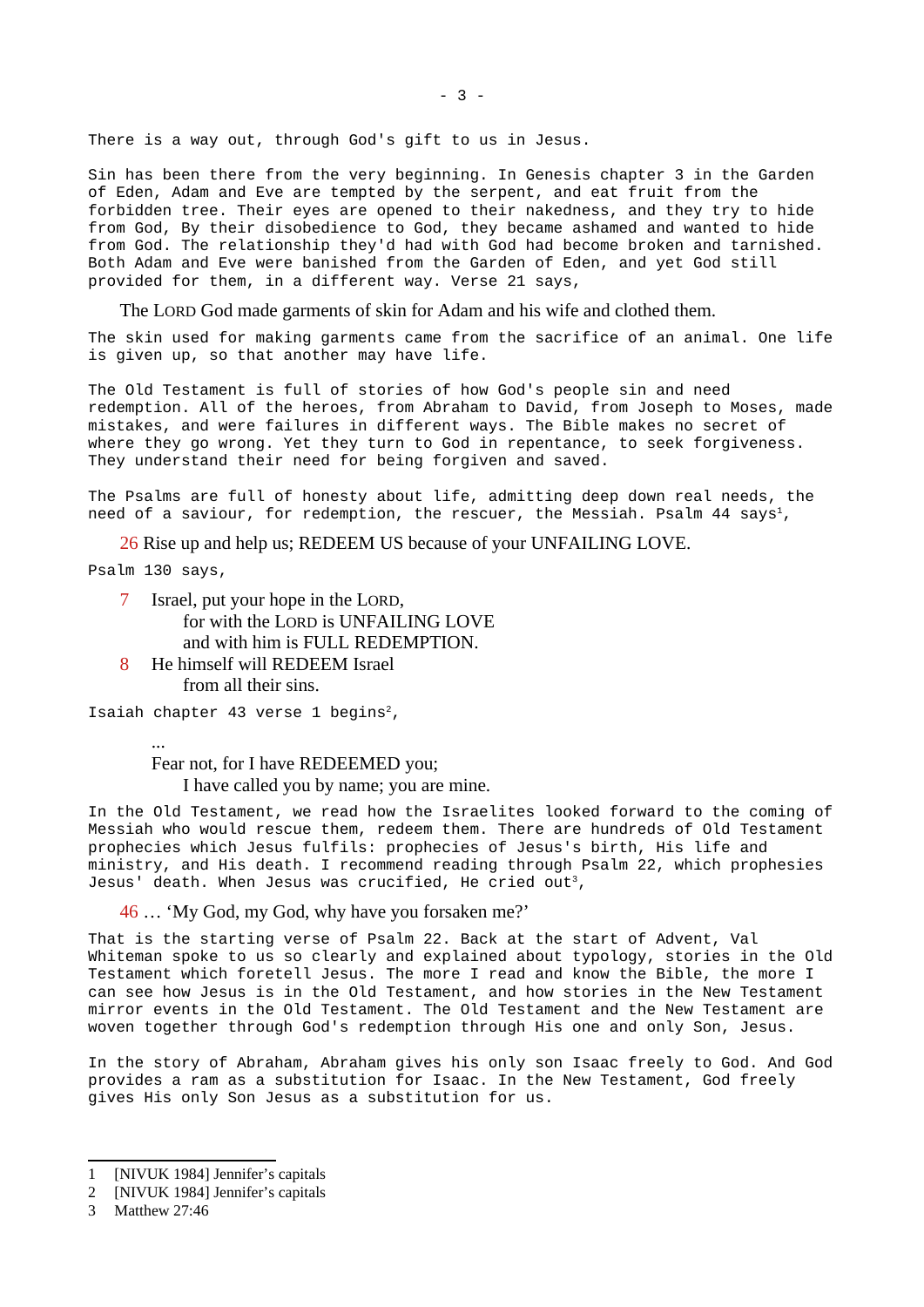16 For God so loved the world that he gave his one and only Son, that whoever believes in him shall not perish but have eternal life. 17 For God did not send his Son into the world to condemn the world, but to save the world through him.

That's John chapter 3 verses 16 and 17. "For I have come that they may have life and life in all its fullness," declares Jesus.[4](#page-3-0)

One of the things I have more recently noticed when reading the Gospels, is how often Jesus faced death. When Jesus started His ministry, He read in the synagogue in Nazareth, from the words of Isaiah.

18 "The Spirit of the Lord is on me, because he has anointed me to preach good news to the poor. He has sent me to proclaim freedom for the prisoners and recovery of sight for the blind, to release the oppressed, 19 to proclaim the year of the Lord's favour."

And declared

21 … "This scripture is fulfilled in your hearing."

In Luke chapter 4 [5](#page-3-1). The reaction was one of fury.

28 All the people in the synagogue were furious when they heard this. 29 They got up, drove him out of the town, and took him to the brow of the hill on which the town was built, *in order to throw him off the cliff*. 30 *But he walked right through the crowd and went on his way.* 

When Jesus was speaking with the Jews, there were many whom He upset, to the point that they wanted to kill Him. In John chapter 8, it says,

59 At this**,** *they picked up stones to stone him, but Jesus hid himself, slipping away from the temple grounds*.

In John chapter 10,

31 Again *the Jews picked up stones to stone him*,...

In John chapter 10 later on:

39 Again *they tried to seize him, but he escaped their grasp*.

Jesus knew that He was going to have to die, and many times He told His disciples, but they were slow to understand or to accept what Jesus was telling them. A few weeks ago Andrew Attwood was speaking on grace, and how about Barabbas was unexpectedly set free from His condemnation to death through the substitution of Jesus. Jesus' name in Hebrew is Yeshua, derived from the same root as Joshua, meaning 'He saves' or 'to rescue', or 'to deliver'. So in the name of God's only Son, Jesus, we have a pointer to why He came and His mission to rescue us, to be our Saviour.

I work in a little Church of England primary school, and usually in the last week of Spring term, the year 6 children re-enact the Easter story around the church, for the rest the school to follow and watch. For those of us who have been Christians for a while, we read the Gospel accounts of Jesus's death, knowing the ending. One year, as the Year 6 children were doing their acting, we noticed that one of the reception children had floods of tears pouring down her face. This was the point in the garden of Gethsemane when the soldiers were taking Jesus away. "It is such a sad story," was her comment. She had fully engaged with the story, and it had touched her heart. As Lent starts this week, it's a good time for us to re-engage with Jesus and the story of His journey towards the Cross. Being in lockdown, I'm missing our communion services, and their regular reminder to focus on Jesus's death and His Resurrection. Just like the child in tears, so we need to turn to the foot of the Cross with Jesus and be with Him.

<span id="page-3-0"></span><sup>4</sup> John 10:10, [see GNT]

<span id="page-3-1"></span><sup>5</sup> [NIVUK 1984] Jennifer's capitals and italics in the next passages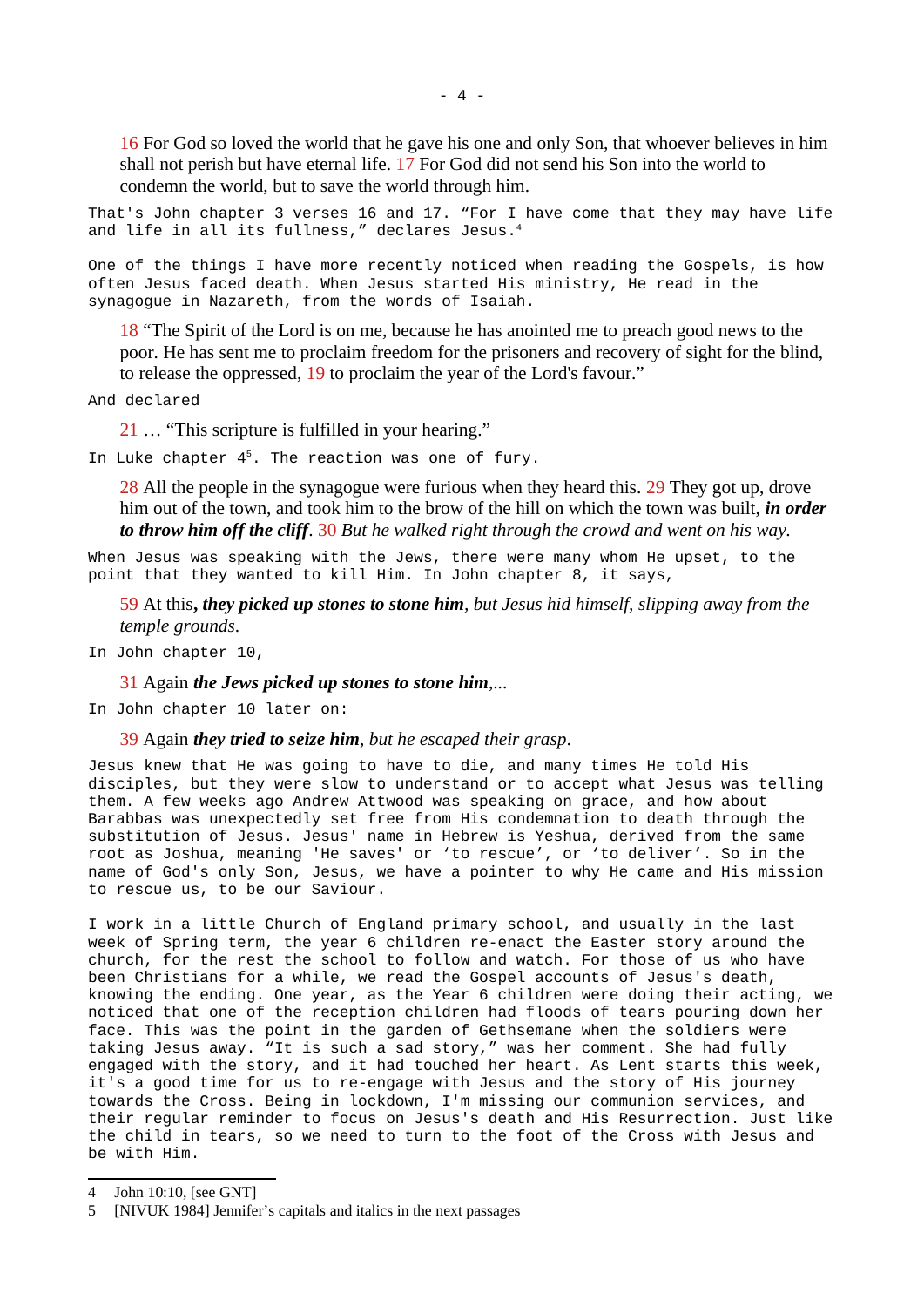Next slide, please.

16 … So the soldiers took charge of Jesus. 17 Carrying his own cross, he went out to the place of the Skull (which in Aramaic is called Golgotha). 18 Here they crucified him, and with him two others – one on each side and Jesus in the middle.

It can be hard to understand why Jesus had to die. We're not accustomed to the blood and goriness in the Old Testament sacrificial system which is necessary for the forgiveness of sins. It's an alien culture to us. In the times of Moses, when



So how does this relate to me today? Why have I spent this time talking about sin, and the need for redemption? Today's theme is supposed to be God's Love. As 1 John chapter 4 verse 10 says,

10 This is love: not that we loved God, but that he loved us and sent his Son as an atoning sacrifice for our sins.

God is fully aware of what we are like. He knows our sins, our faults, our annoying habits. Despite all of this, He still loves us, and loves us with a far greater love than we deserve. He still seeks us. The first thing God asked Adam and Eve after they had eaten the forbidden fruit was, "Where are you?" God hadn't given up on them. God doesn't give up on us either. Jesus told parables about God being our Father and seeking the lost, the Good Shepherd looking for the lost sheep, the father of the prodigal son, looking out for the return of his son. Philip Yancey put it this way<sup>[6](#page-4-0)</sup>:

Grace means there is nothing we can do to make God love us more... And grace means there is nothing we can do to make God love us less... Grace means that God already loves us as much as an infinite God can possibly love.

There is no love on Earth that compares to this love. This really is the greatest love story, and it's here in our Bibles, waiting for us to discover and share.

When I was growing up, I moved to Exeter when I was eight. This was at the point where my parents' marriage had ended, and we were starting fresh again in a new place. Within a week or two of moving, my Mum took myself and my sister to church each week. This was a completely new experience. We'd never been to a church before. I don't really know what prompted my Mum to start going. But through the church she found a loving community that supported her in so many different practical ways and continues to do so, a whole loving community that helped to raise myself and my sister. Over the following years, I learned stories about Jesus, His miracles, His healings, His death and resurrection, stories from the Old Testament, stories of Christians in times gone by, stories of Christians in other countries. I went through secondary school being teased for many things, including my faith. Yet it wasn't until I was 16, and at Sixth Form college when I joined the Christian Union, that I realised that I was missing such an important thing in my faith. The young Christians I was meeting were different, and I wasn't sure why. Michelle mentioned last week that she'd missed knowing that the 12 tribes of Israel came from the twelve sons of Jacob. For me, the thing I had missed was more crucial. I had missed seeing that Jesus

<span id="page-4-0"></span><sup>6</sup> Philip Yancey, *What's So Amazing About Grace?* ISBN 978-0310245650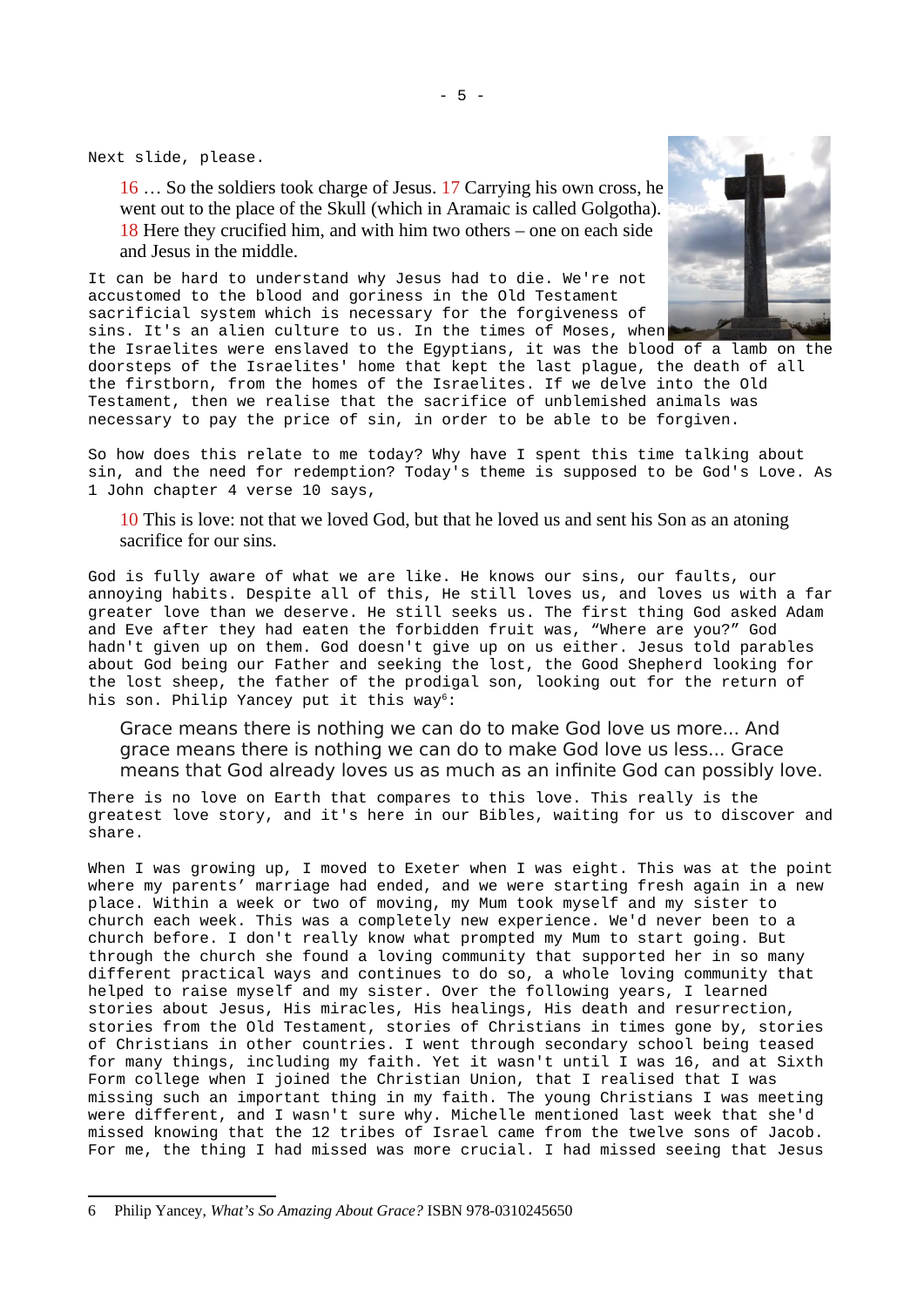is my Saviour, and that I was in a sinner in need of a Saviour. It seems such a basic truth, and yet I'd missed it.

May I have the next slide, please. This is my dear friend, Ruth-Abigail. We became friends the first day I went to school in Exeter when I was eight, and she is still my friend now, a very close friend. She comes from a family of committed evangelical Christians, and her family has been an amazing witness. At the Christian Union in the Sixth Form college, Ruth-Abigail suggested that I came along to one of their youth meetings at their church. The meeting I went to had over 200 teenagers present, and an elderly gentleman (well, he was elderly in my eyes, whether he was elderly or not, I'm not sure), he spoke about how he first met Jesus, and how meeting Jesus had changed his life and saved him. He spoke with such warmth about Jesus, about his best friend, how Jesus had influenced his life. This was a revelation to me. That was the evening I gave my life to



Jesus. It wasn't the start of my faith, but it was such a significant milestone or turning place, to know that I needed a Saviour, and that Jesus was there for  $m \rho$ .

9 This is how God showed his love among us: he sent his one and only Son into the world that we might live through him.<sup>[7](#page-5-0)</sup>

On that first occasion of giving my life to Jesus, I felt such a deep-down sense of peace, of homecoming. Jesus said,

10 "… I have come that they may have life, and have it to the full."

(John chapter 10 verse 10). It is through Jesus that I live. Have you experienced that redeeming love that God has for you?

Now my need of a Saviour is not a one-off event that happened when I was 17. I have a daily need of a Saviour! I have a collection of lots of sayings and prayers, etc., on bits of scraps of paper which will come readily tumbling out of my Bible! There are loads of them. One of the bits that I've lost went along the lines of this:

Dear Lord, so far today, I've not been grumpy, not upset anybody, got annoyed with anybody, been cross or shouted or lost my temper, but please help me, Lord, as I'm now about to get up out of bed!

At the school this week, one of the spontaneous discussions that we had around our snack table was on the subject of being naughty. One of the four-year-old children said to me, "It's hard to be good all day and every week!" We're all in need been forgiven for the wrong we do.

Each day we face challenges in our walk with Jesus. The Bible tells us so clearly to love other people, yet that's hard. Other people can be annoying. They say the wrong things. they do the wrong things, they wind us up. They're so difficult to love... To others, we are those other people that are so hard to love. When we open our Bible, we're entering into the greatest love story that has ever been, and ever will be, a story of our Father who loves every one of us in a way we can only begin to understand. For God knows and loves each and every one of us. His love is unfailing and never gives up. There's absolutely nothing that can separate us from the love of God that God has for us. Romans 8 lists all sorts of problems, troubles, hardships and dangers, different difficulties that we may face at different times of life, and declares that nothing will be able to separate us from the love of God that is in Christ Jesus our Lord. Isn't that wonderful and incredible?

<span id="page-5-0"></span><sup>7</sup> 1 John 4:9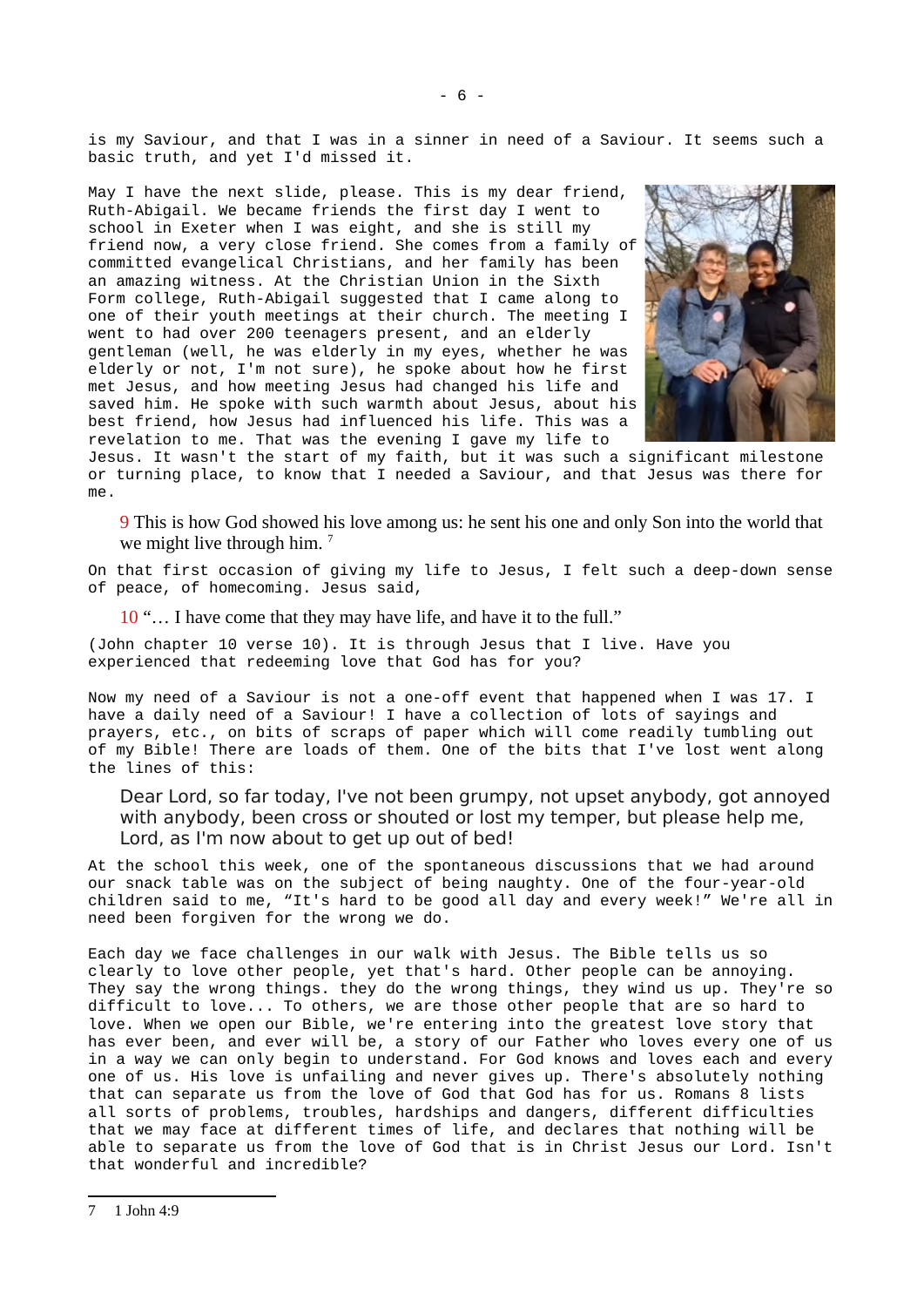Of course that doesn't mean we won't go through difficult times, times of trial and times of temptation, times when we can't see the way forward, times when we may feel overwhelmed by anxiety, times when we may feel overrun by guilt, times when we are filled with sorrow. May I have the next slide,

please. Earlier on I quoted from Isaiah chapter 43 verse 1. It begins,

1 … Fear not, for I have redeemed you;

I have summoned you by name; you are mine.

Then it continues,

- 2 When you pass through the waters, I will be with you; and when you pass through the rivers, they will not sweep over you. When you walk through the fire, you will not be burned; the flames will not set you ablaze.
- 
- 3 For I am the Lord your God, the Holy One of Israel, your Saviour.

One of the things that I do enjoy is seeing the sea, walking along by the waves, listening to the sound of the sea. More often than not, and I'm by the sea, I find myself picking up a pebble and holding it in my hand. The sea has made it rounded and smooth. To get to that point it would have been broken off a cliff, been knocked about and battered by stormy seas, felt the push and pull of tides swelling over it, been knocked about, and through these difficulties, been made into something beautiful and smooth. Our lives are a bit like that. We will have travelled through storms, challenging circumstances, and through these experiences, God is always there with us, transforming and changing us. When I look around our congregation at St. John's, there are so many examples of people walking by faith through the hardest of times, and yet they're faces shine with love for God and declare how Jesus is their Saviour.

May I have the last slide now please. Some of you may be familiar with a poem called Footprints, where in the hardest of times there is just one set of footprints rather than two sets. Let me read it to you now.[8](#page-6-0)



One night I dreamed I was walking along the beach with the Lord. Scenes from my life flashed across the sky. In each, I noted footprints in the sand.

<span id="page-6-0"></span><sup>8</sup> Authorship of the poem is disputed. According to Wikipedia (https://en.wikipedia.org/wiki/Footprints (poem)) at least a dozen people have claimed credit for it.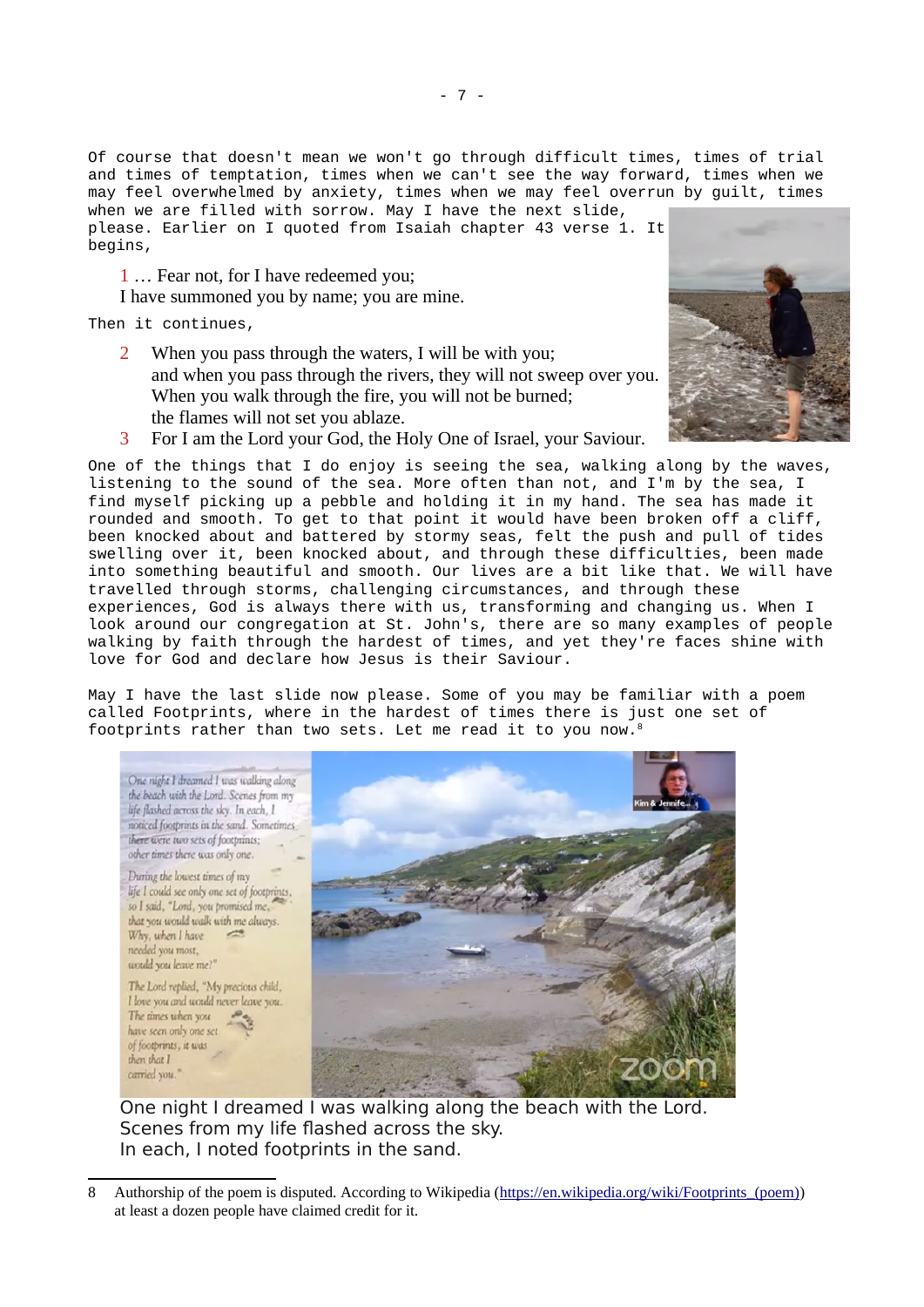Sometimes there were two sets of footprints; others, there were only one.

During my lowest times, I could only see one set of footprints, so I said, "Lord, You promised me that You would walk with me always. Why, when I have needed you most, would you leave me?"

The Lord replied, "My precious child, I love you, I would never leave you. The times when you've only seen one set of footprints, it was then that I carried you."

Yes, Jesus does carry us. Isaiah 40 verse 11 declares,

He tends his flock like a shepherd: he gathers the lambs in his arms and carries them close to his heart; he gently leads those that have young.

God has promised,

'Never will I leave you; never will I forsake you.'

(Hebrews chapter 13, verse five.) Isn't that a wonderful promise to grasp hold of? "Never will I leave you. Never will I forsake you." We have all experienced being let down by other people. And probably in turn have let others down too. Yet God's love doesn't let us down. His is a faithful love. At the end of Matthew's gospel, with the Great Commission, Jesus promised<sup>[9](#page-7-0)</sup>,

20 '… I am with you always, to the very end of the age.'

My hope and prayer is that you will discover for yourself the redeeming love of God and His faithfulness through His one and only Son Jesus. A love unlike any other. Amen.

[Kim:] Thank you, Jenny. I'm going to let you all into a secret. Less than two weeks ago Jenny said, "I have nothing to say"!  $\odot$  Well, that was really good. Thank you.

#### *Pause for Reflection*

Let's pause for a moment and reflect on what Jenny's just brought to us.

If you've not yet experienced this love yourself, remember it's God's free gift by His grace. And if you want to talk to someone afterwards, there will be a contact at the bottom of the screen or talk to someone you know at St. John's. But it's never the wrong time, never too soon, nor too late to ask Jesus into your life and to give your life to Him. So if you'd like to do that you could do that now in the quiet. If you know Him, and would like others to know Him, or know more of His love in some way, then take the piece of paper that you had earlier, or the heart that you may have cut out, and just write the names of those that you would like to pray for, as a reminder in the coming week to pray for them. And maybe pop it in your Bible or on the fridge door or by the side of the bed, wherever it's going to remind you to pray for people. And perhaps just ask God for opportunities to share God's love with those people. It might be a simple gift, a text, a letter, a phone call or something. If no one else comes to mind, perhaps write your own name as a reminder to pray for God, to soften your own heart, and to lay on it the names of those that He would have you pray for or show His love to in some practical way.

<span id="page-7-0"></span><sup>9</sup> Matthew 28:20